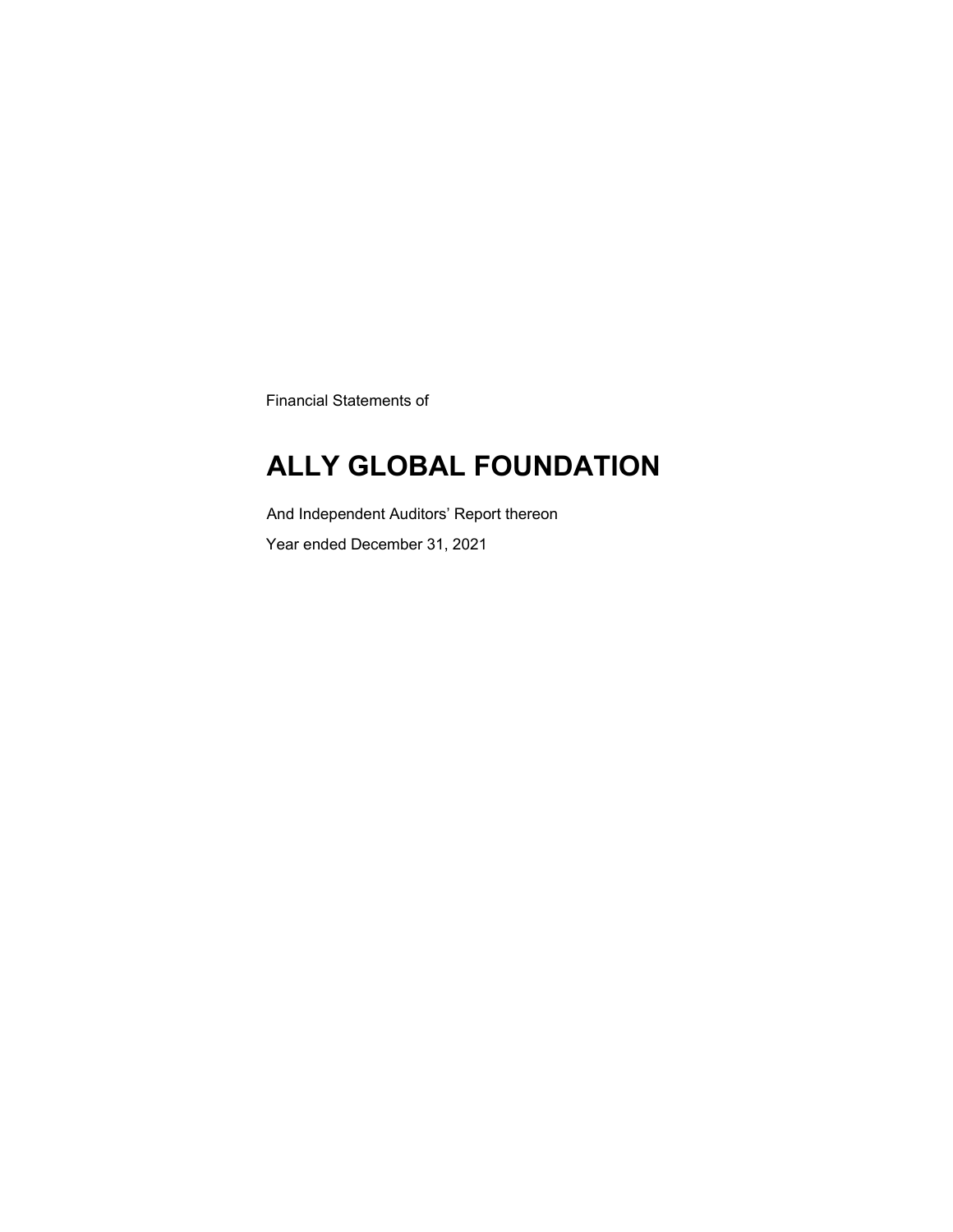

KPMG LLP 32575 Simon Avenue Abbotsford BC V2T 4W6 Canada Telephone (604) 854-2200 Fax (604) 853-2756

### **INDEPENDENT AUDITORS' REPORT**

To the Directors of Ally Global Foundation

#### **Report on the Audit of Financial Statements**

#### *Qualified Opinion*

We have audited the accompanying financial statements of Ally Global Foundation (the "Entity"), which comprise:

- the statement of financial position as at December 31, 2021
- the statement of operations for the year then ended
- the statement of changes in fund balances for the year then ended
- the statement of cash flows for the year then ended
- and notes to the financial statements, including a summary of significant accounting policies

(hereinafter referred to as the "financial statements").

In our opinion, except for the possible effects of the matter described in the *"Basis for Qualified Opinion"* section of our auditors' report, the financial statements present fairly, in all material respects, the financial position of the Entity as at December 31, 2021, and its results of operations, and its cash flows for the year then ended in accordance with Canadian accounting standards for not-for-profit organizations.

#### *Basis for Qualified Opinion*

In common with many charitable organizations, the Entity derives revenue from donations, the completeness of which is not susceptible to satisfactory audit verification. Accordingly, verification of these revenues was limited to the amounts recorded in the records of the Entity.

Therefore, we were not able to determine whether any adjustments might be necessary to:

- the current assets reported in the statement of financial position as at December 31, 2021 and December 31, 2020
- the donation revenue and excess (deficiency) of revenue over expenses reported in the statements of operations and changes in fund balances for the years ended December 31, 2021 and December 31, 2020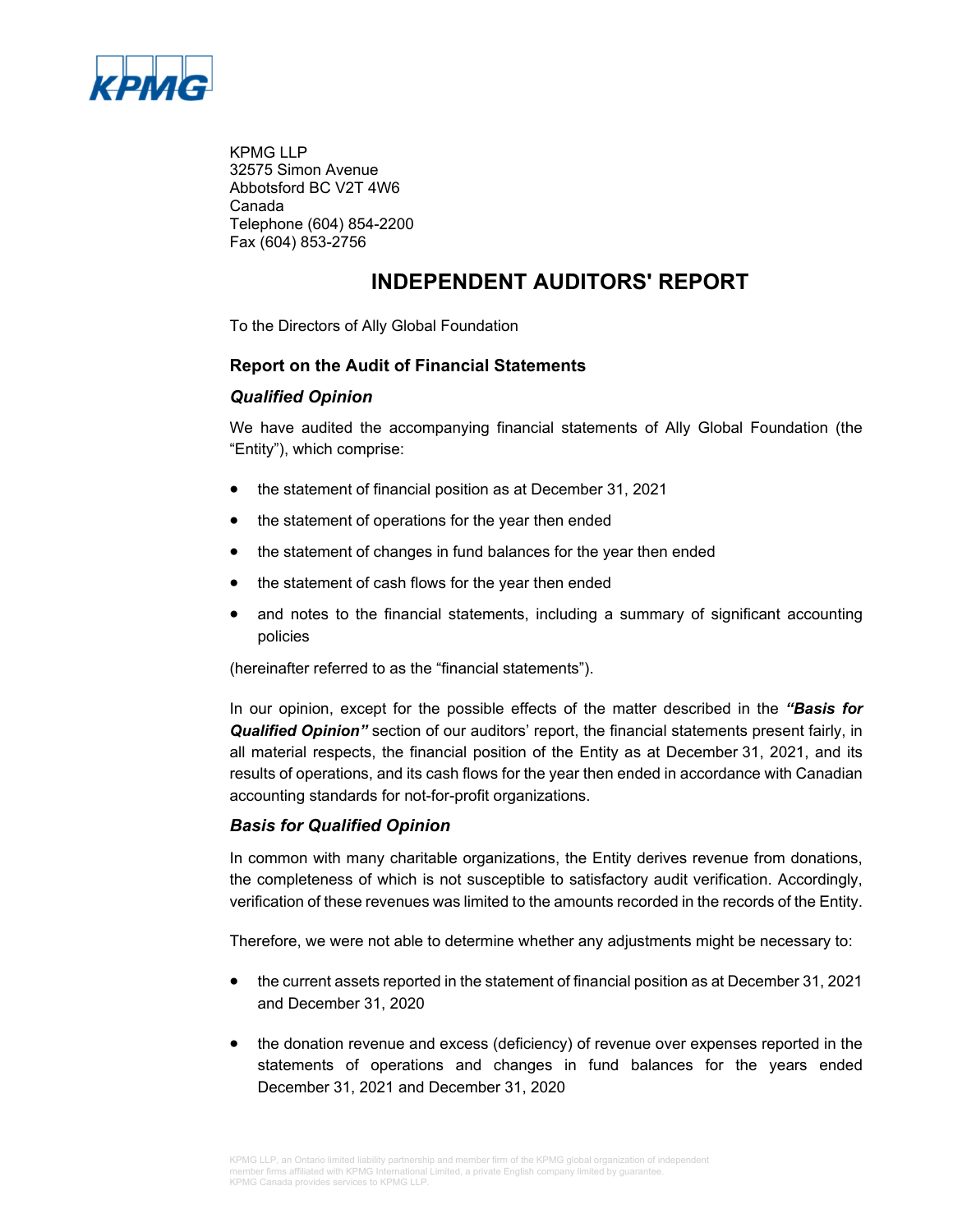

- the fund balances, at the beginning and end of the year, reported in the statements of changes in fund balances for the years ended December 31, 2021 and December 31, 2020
- the excess (deficiency) of revenue over expenses reported in the statement of cash flows for the years ended December 31, 2021 and December 31, 2020

Our opinion on the financial statements for the year ended December 31, 2020 was qualified accordingly because of the possible effects of this limitation in scope.

We conducted our audit in accordance with Canadian generally accepted auditing standards. Our responsibilities under those standards are further described in the *"Auditors' Responsibilities for the Audit of the Financial Statements"* section of our auditors' report.

We are independent of the Entity in accordance with the ethical requirements that are relevant to our audit of the financial statements in Canada and we have fulfilled our other ethical responsibilities in accordance with these requirements.

We believe that the audit evidence we have obtained is sufficient and appropriate to provide a basis for our qualified opinion.

#### *Responsibilities of Management and Those Charged with Governance for the Financial Statements*

Management is responsible for the preparation and fair presentation of the financial statements in accordance with Canadian accounting standards for not-for-profit organizations, and for such internal control as management determines is necessary to enable the preparation of financial statements that are free from material misstatement, whether due to fraud or error.

In preparing the financial statements, management is responsible for assessing the Entity's ability to continue as a going concern, disclosing as applicable, matters related to going concern and using the going concern basis of accounting unless management either intends to liquidate the Entity or to cease operations, or has no realistic alternative but to do so.

Those charged with governance are responsible for overseeing the Entity's financial reporting process.

#### *Auditors' Responsibilities for the Audit of the Financial Statements*

Our objectives are to obtain reasonable assurance about whether the financial statements as a whole are free from material misstatement, whether due to fraud or error, and to issue an auditors' report that includes our opinion.

Reasonable assurance is a high level of assurance but is not a guarantee that an audit conducted in accordance with Canadian generally accepted auditing standards will always detect a material misstatement when it exists.

Misstatements can arise from fraud or error and are considered material if, individually or in the aggregate, they could reasonably be expected to influence the economic decisions of users taken on the basis of the financial statements.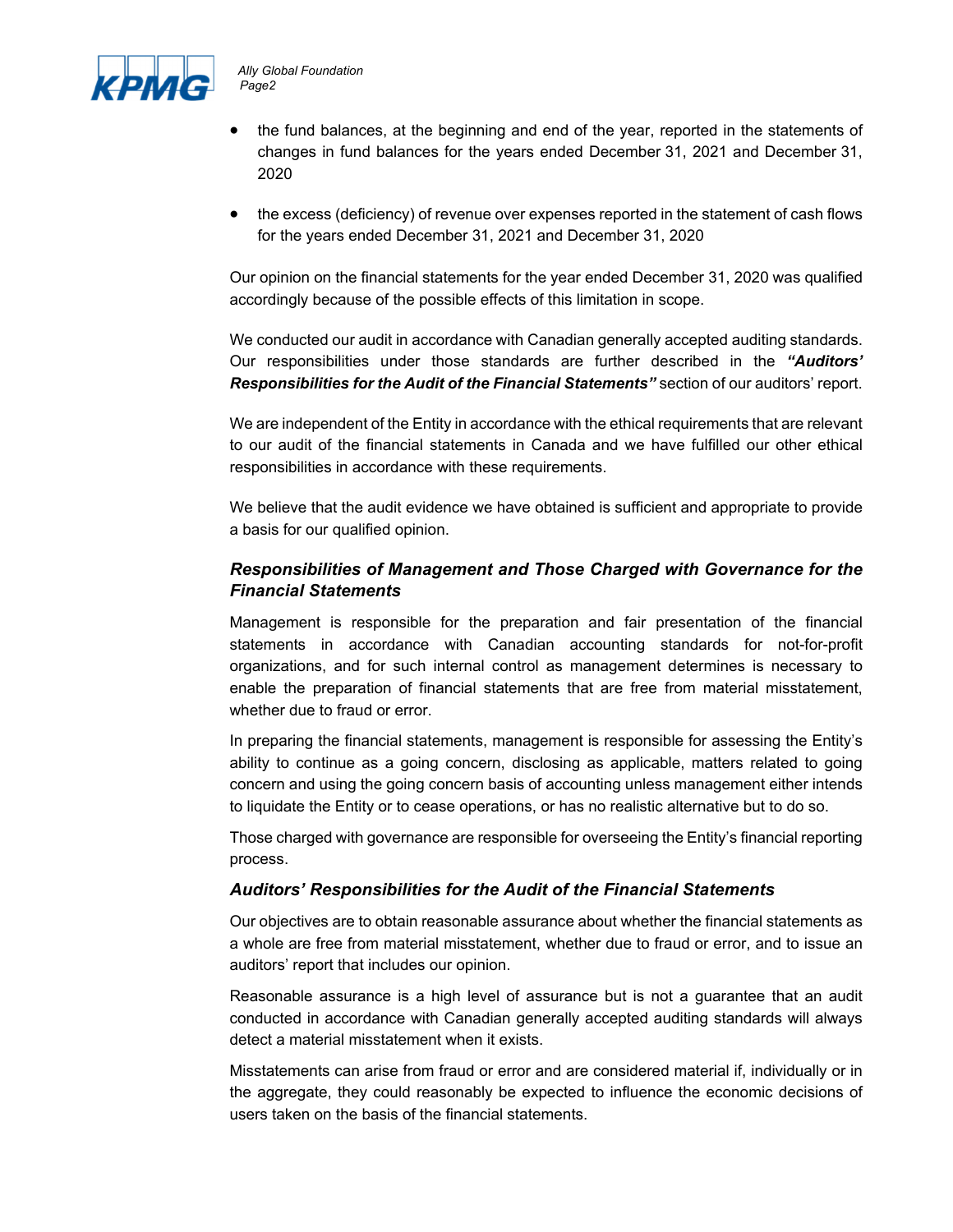

As part of an audit in accordance with Canadian generally accepted auditing standards, we exercise professional judgment and maintain professional skepticism throughout the audit.

We also:

 Identify and assess the risks of material misstatement of the financial statements, whether due to fraud or error, design and perform audit procedures responsive to those risks, and obtain audit evidence that is sufficient and appropriate to provide a basis for our opinion.

The risk of not detecting a material misstatement resulting from fraud is higher than for one resulting from error, as fraud may involve collusion, forgery, intentional omissions, misrepresentations, or the override of internal control.

- Obtain an understanding of internal control relevant to the audit in order to design audit procedures that are appropriate in the circumstances, but not for the purpose of expressing an opinion on the effectiveness of the Entity's internal control.
- Evaluate the appropriateness of accounting policies used and the reasonableness of accounting estimates and related disclosures made by management.
- Conclude on the appropriateness of management's use of the going concern basis of accounting and, based on the audit evidence obtained, whether a material uncertainty exists related to events or conditions that may cast significant doubt on the Entity's ability to continue as a going concern. If we conclude that a material uncertainty exists, we are required to draw attention in our auditors' report to the related disclosures in the financial statements or, if such disclosures are inadequate, to modify our opinion. Our conclusions are based on the audit evidence obtained up to the date of our auditors' report. However, future events or conditions may cause the Entity to cease to continue as a going concern.
- Evaluate the overall presentation, structure and content of the financial statements, including the disclosures, and whether the financial statements represent the underlying transactions and events in a manner that achieves fair presentation.
- Communicate with those charged with governance regarding, among other matters, the planned scope and timing of the audit and significant audit findings, including any significant deficiencies in internal control that we identify during our audit.

#### *Report on Other Legal and Regulatory Requirements*

As required by the Societies Act (British Columbia), we report that, in our opinion, the accounting policies applied by the Entity in preparing and presenting the financial statements in accordance with Canadian accounting standards for not-for-profit organizations have been applied on a basis consistent with that of the preceding period.

 $k$ *PMG*  $44$ 

Chartered Professional Accountants

Abbotsford, Canada March 29, 2022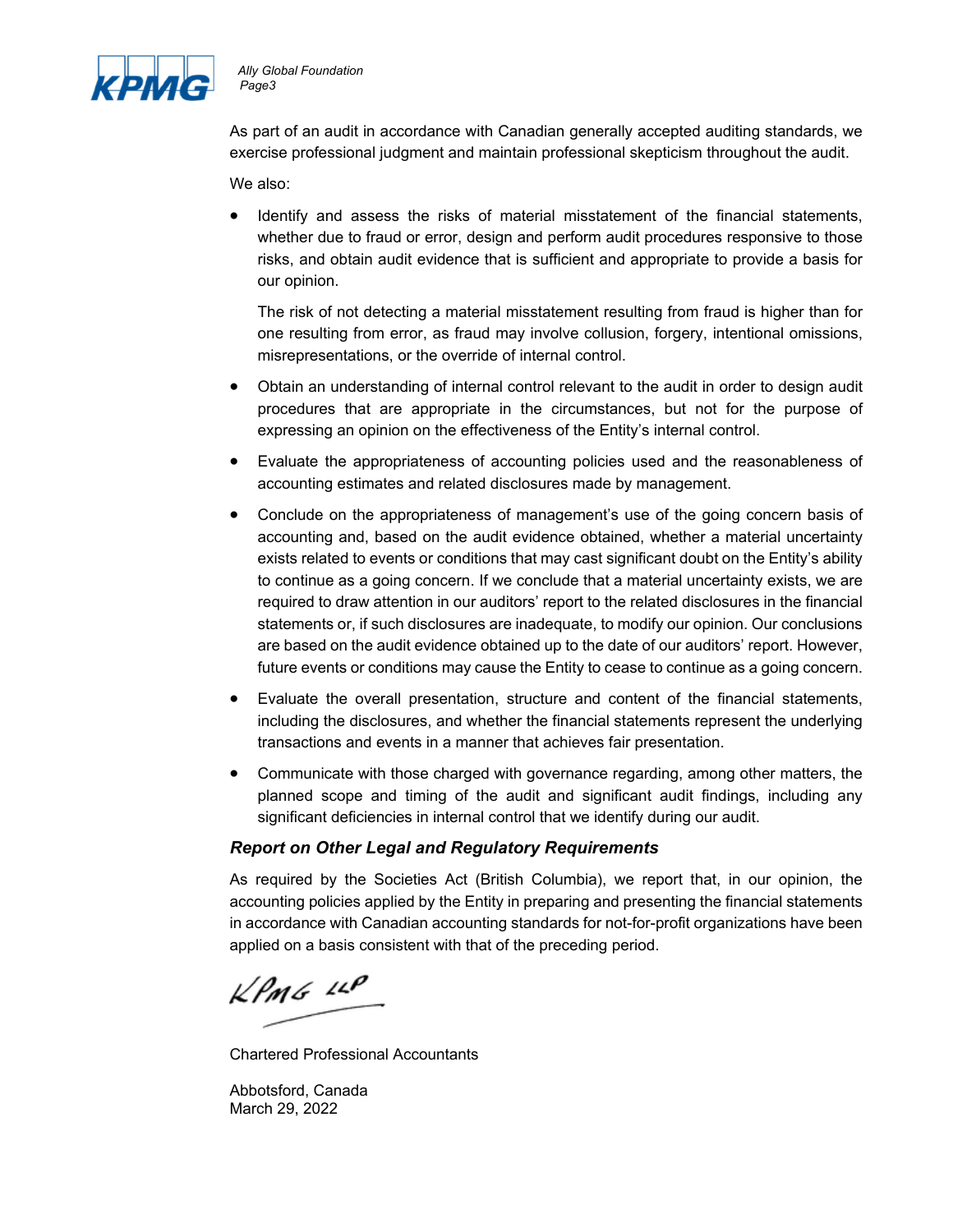Statement of Financial Position

December 31, 2021, with comparative information for 2020

|                                                                                                                          | 2021                   | 2020                  |
|--------------------------------------------------------------------------------------------------------------------------|------------------------|-----------------------|
| <b>Assets</b>                                                                                                            |                        |                       |
| Current assets:                                                                                                          |                        |                       |
| Cash                                                                                                                     | \$3,894,096            | \$1,150,377           |
| Accounts receivable                                                                                                      | 11,704                 | 11,403                |
| Prepaid expenses and deposits                                                                                            | 72,717                 | 8,400                 |
| Inventory                                                                                                                | 5,665                  |                       |
|                                                                                                                          | 3,984,182              | 1,170,180             |
| Tangible capital assets (note 3)                                                                                         | 82,188                 | 15,195                |
| Intangible assets (note $2(q)$ )                                                                                         | 120,000                | 120,000               |
|                                                                                                                          |                        |                       |
|                                                                                                                          | \$4,186,370            |                       |
| <b>Liabilities and Fund Balances</b><br><b>Current liabilities:</b><br>Accounts payable and accrued liabilities (note 4) | \$<br>42,537           | \$                    |
|                                                                                                                          |                        | \$1,305,375<br>36,059 |
| Fund balances:                                                                                                           |                        |                       |
| General fund                                                                                                             | 1,833,985              | 615,519               |
| Capital asset fund<br><b>Restricted fund</b>                                                                             | 202,188                | 135,195               |
|                                                                                                                          | 2,107,660<br>4,143,833 |                       |
| Commitments (note 6)                                                                                                     |                        | 518,602<br>1,269,316  |

See accompanying notes to financial statements.

Approved on behalf of the Board:

Wih<del>le</del>

Director (*Abeutley* Director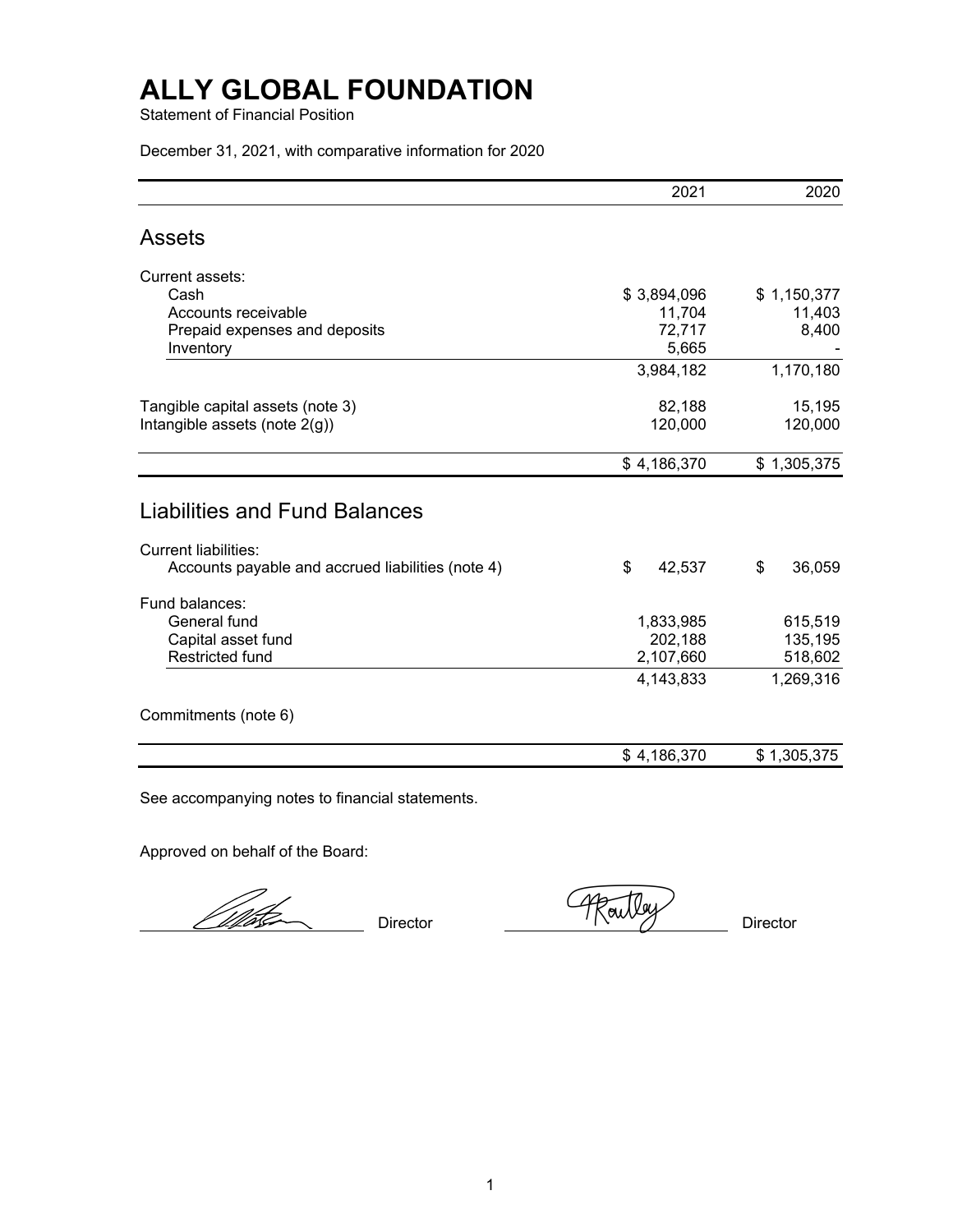Statement of Operations

Year ended December 31, 2021, with comparative information for 2020

|                                              | General         | Capital         | Restricted      | 2021        | 2020            |
|----------------------------------------------|-----------------|-----------------|-----------------|-------------|-----------------|
|                                              | fund            | asset fund      | fund            | Total       | Total           |
| Revenue:                                     |                 |                 |                 |             |                 |
| Donations                                    | 2,109,972<br>\$ | \$              | 3,491,041<br>\$ | \$5,601,013 | \$<br>1,841,842 |
| Interest income                              | 120             |                 | 48              | 168         | 212             |
| Other income                                 | 9,579           |                 |                 | 9,579       | 8,354           |
| Rental income                                | 29,520          |                 |                 | 29,520      | 22,140          |
|                                              | 2,149,191       |                 | 3,491,089       | 5,640,280   | 1,872,548       |
| Expenses:                                    |                 |                 |                 |             |                 |
| Amortization of tangible capital assets      |                 | 12,113          |                 | 12,113      | 2,789           |
| Charitable donations                         | 43,447          |                 |                 | 43,447      | 29,601          |
| <b>Education and awareness</b>               | 109,501         |                 | 151             | 109,652     | 115,349         |
| Fund development                             | 151,545         |                 | 35,438          | 186,983     | 51,009          |
| General and administrative                   | 256,613         |                 | 31,755          | 288,368     | 82,883          |
| Overseas and general casework                | 290,513         |                 | 1,834,687       | 2,125,200   | 669,712         |
|                                              | 851,619         | 12,113          | 1,902,031       | 2,765,763   | 951,343         |
| Excess (deficiency) of revenue over expenses | \$<br>1,297,572 | (12, 113)<br>\$ | 1,589,058<br>\$ | \$2,874,517 | \$<br>921,205   |

See accompanying notes to financial statements.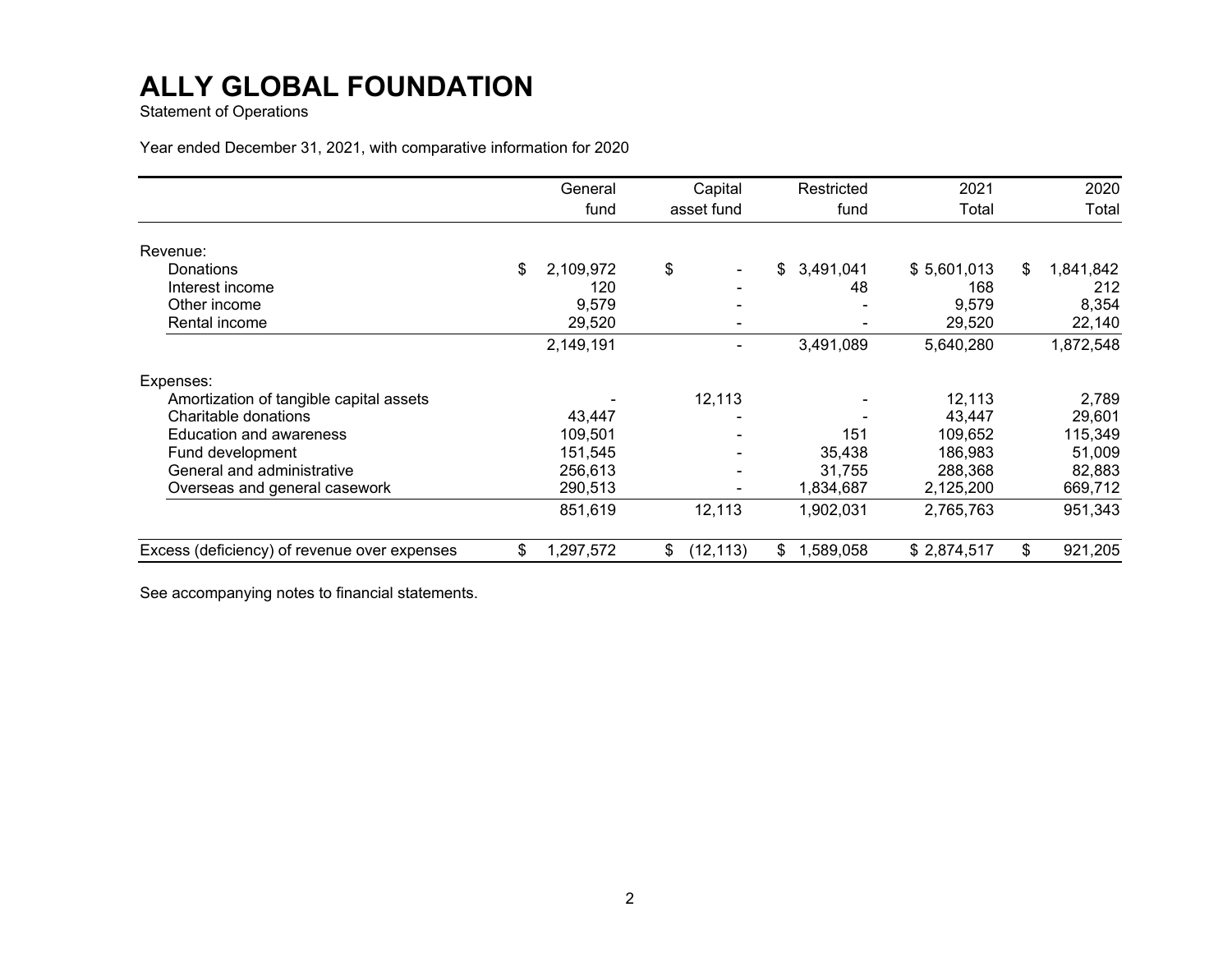Statement of Changes in Fund Balances

#### Year ended December 31, 2021, with comparative information for 2020

|                                              | General<br>fund | Capital<br>asset fund |     | Restricted<br>fund | 2021<br>Total |   | 2020<br>Total |
|----------------------------------------------|-----------------|-----------------------|-----|--------------------|---------------|---|---------------|
| Fund balance, beginning of year              | 615.519         | \$135,195             | \$. | 518.602            | \$1,269,316   |   | 348,111       |
| Excess (deficiency) of revenue over expenses | 1,297,572       | (12, 113)             |     | 1,589,058          | 2,874,517     |   | 921,205       |
| Interfund transfers (note 8)                 | (79, 106)       | 79,106                |     | -                  | ۰             |   |               |
| Fund balance, end of year                    | 1,833,985       | \$202,188             |     | \$2,107,660        | \$4,143,833   | S | 1,269,316     |

See accompanying notes to financial statements.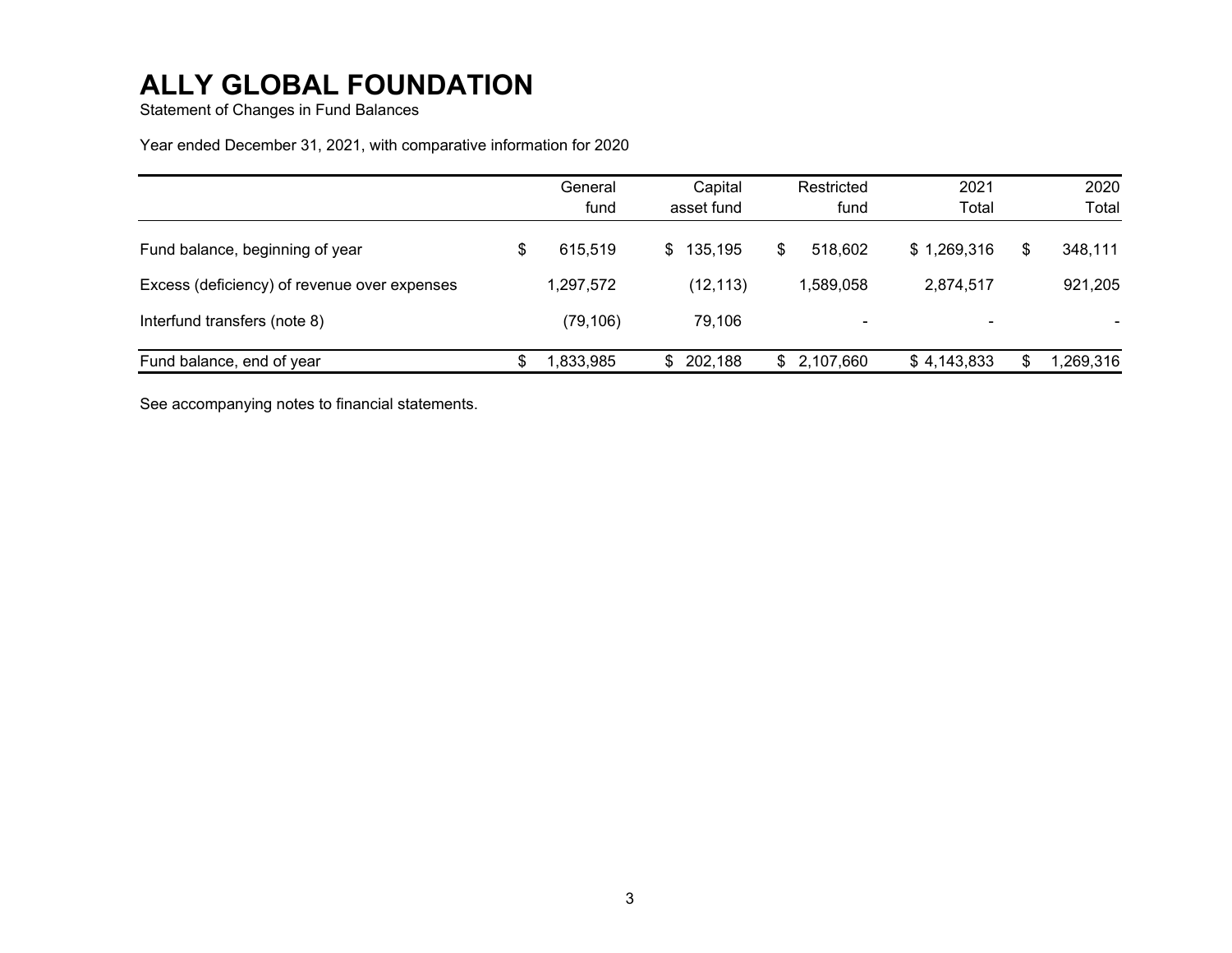Statement of Cash Flows

Year ended December 31, 2021, with comparative information for 2020

|                                                             | 2021        | 2020          |
|-------------------------------------------------------------|-------------|---------------|
| Cash provided by (used in):                                 |             |               |
| Operating:                                                  |             |               |
| Excess of revenue over expenses<br>Item not involving cash: | \$2,874,517 | \$<br>921,205 |
| Amortization of tangible capital assets                     | 12,113      | 2,789         |
|                                                             | 2,886,630   | 923,994       |
| Changes in non-cash operating working capital:              |             |               |
| Account receivable                                          | (301)       | 44,218        |
| Prepaid expenses and deposits                               | (64, 317)   | 1,600         |
| Inventory                                                   | (5,665)     |               |
| Accounts payable and accrued liabilities                    | 6,478       | 26,059        |
|                                                             | 2,822,825   | 995,871       |
| Investing:                                                  |             |               |
| Purchase of tangible capital assets                         | (79, 106)   | (15, 954)     |
|                                                             |             |               |
| Increase in cash                                            | 2,743,719   | 979,917       |
| Cash, beginning of year                                     | 1,150,377   | 170,460       |
| Cash, end of year                                           | \$3,894,096 | \$1,150,377   |

See accompanying notes to financial statements.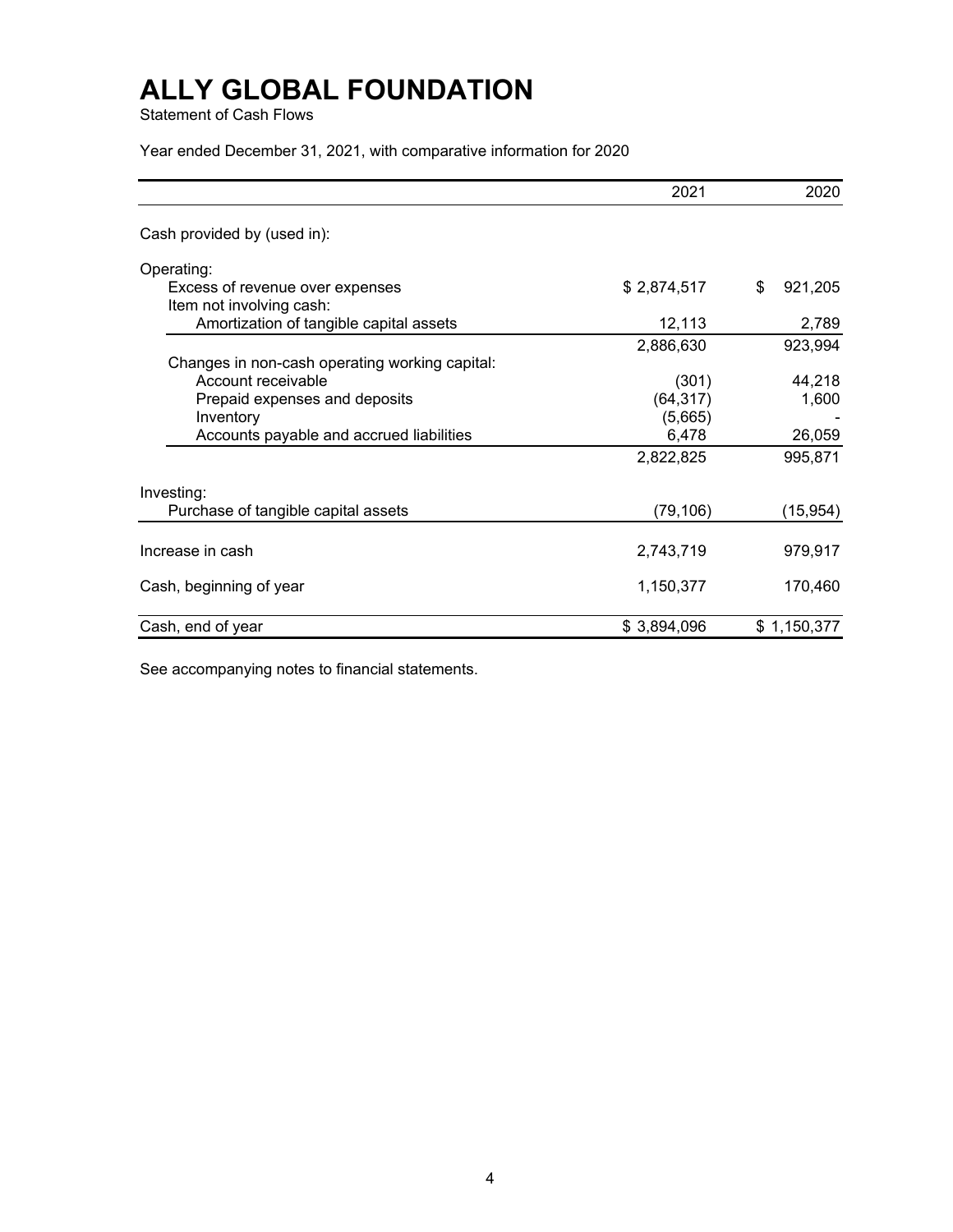Notes to Financial Statements

Year ended December 31, 2021

#### **1. Nature of operations:**

Ally Global Foundation (the "Foundation") is registered under the Societies Act (British Columbia). The Foundation's purpose is to relieve poverty by providing humanitarian assistance to individuals in need, and in particular by providing support, counselling, vocational training, food, clothing, and shelter to individuals affected by violence and human trafficking. The Foundation is a registered charity under the Income Tax Act (the "Act") and accordingly is exempt from income taxes, provided certain requirements of the Act are met, and is authorized to issue donation receipts for income tax purposes.

#### **2. Significant accounting policies:**

These financial statements have been prepared by management in accordance with Canadian Accounting Standards for Not-for-Profit Organizations. The significant accounting policies are as follows:

(a) Fund accounting:

In order to ensure observance of the limitations and restrictions placed on the use of resources available, resources are classified for accounting and reporting purposes into funds. These funds are held in accordance with the objectives specified by donors or in accordance with directives issued by the Board of Directors (the "Board"). For financial reporting purposes, the accounts have been classified into the following funds:

(*i*) General fund:

The general fund reflects the results of operating activities and includes undesignated revenue and donations received by the Foundation.

(*ii*) Restricted fund:

The restricted fund includes donations and other funding received by the Foundation which has been designated for specific purposes by the donor or funder and internally restricted funds.

(*iii*) Capital asset fund:

The capital asset fund includes contributions designated for the purchase of capital assets and accounts for the amortization of capital assets used in the operations of the Foundation as well as the Foundation's investment in tangible capital assets and intangible assets.

Transfers between the funds are made when it is considered appropriate and authorized by the Board. To meet the objectives of financial reporting and stewardship over assets, certain interfund transfers are necessary to ensure the appropriate allocation of assets and liabilities to the respective funds. These interfund transfers are recorded in the statement of changes in fund balances.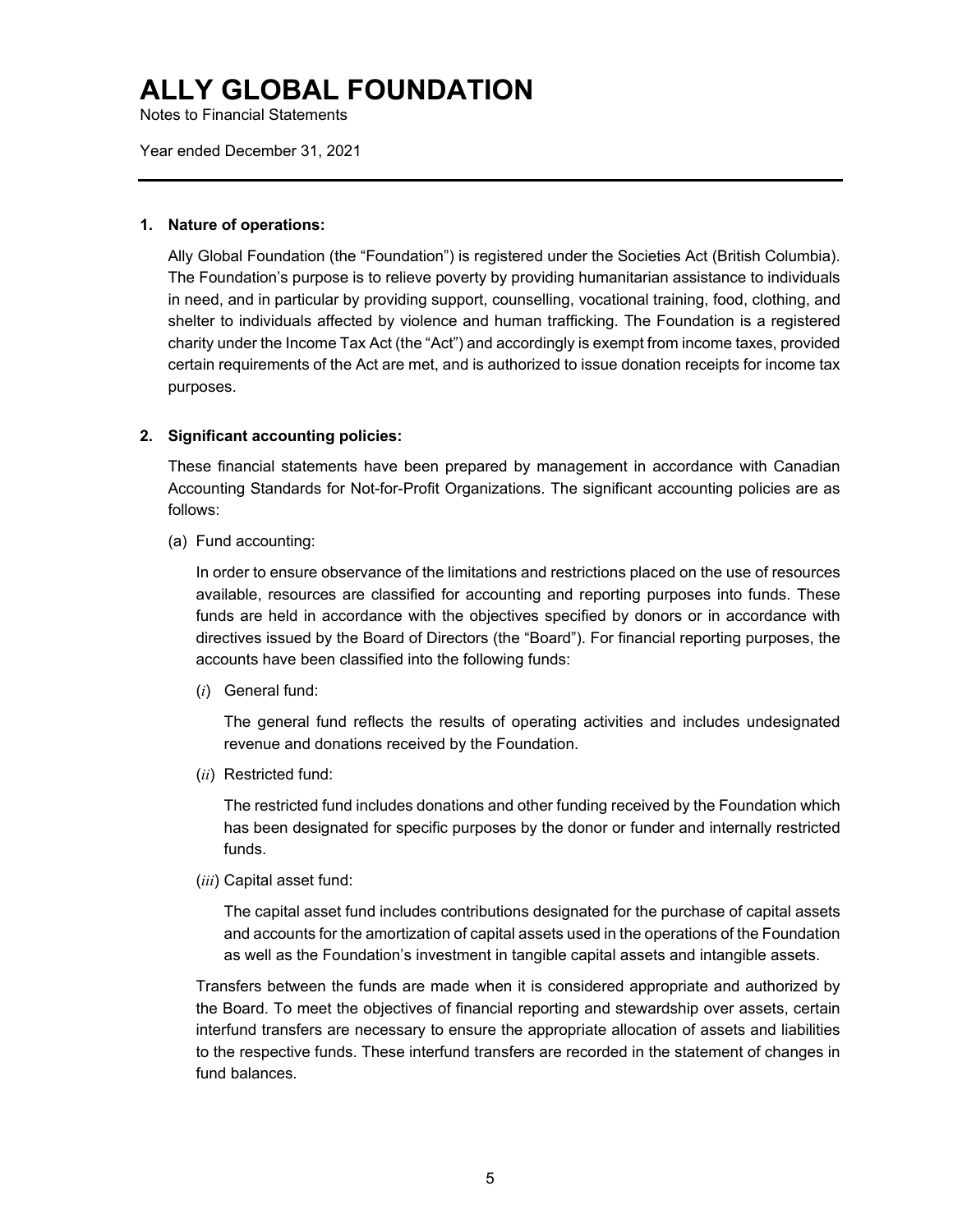Notes to Financial Statements (continued)

Year ended December 31, 2021

#### **2. Significant accounting policies (continued):**

(b) Revenue recognition:

The Foundation follows the restricted fund method of accounting for contributions.

Unrestricted contributions are recognized in the general fund as revenue when received or receivable if the amount to be received can be reasonably estimated and collection is reasonably assured.

Externally restricted contributions are recognized as revenue in the related restricted funds when received if a relevant restricted fund exists. Externally restricted contributions for which a restricted fund does not exist are recorded as deferred revenue in the general fund and recognized as revenue in the period the related expense is incurred or the restrictions are met.

Interest income is recognized when earned.

Rental income is recognized when earned, the amount can be reasonably estimated, and collection is reasonably assured.

(c) Financial instruments:

Financial instruments are recorded at fair value on initial recognition. Freestanding derivative instruments that are not in a qualifying hedging relationship and equity instruments that are quoted in an active market are subsequently measured at fair value. All other financial instruments are subsequently recorded at cost or amortized cost, unless management has elected to carry the instruments at fair value. The Foundation has not elected to carry any other instruments at fair value.

Transaction costs incurred on the acquisition of financial instruments measured subsequently at fair value are expensed as incurred. All other financial instruments are adjusted by transaction costs incurred on acquisition and financing costs, which are amortized using the straight-line method.

Financial assets are assessed for impairment on an annual basis at the end of the fiscal year if there are indicators of impairment. If there is an indicator of impairment, the Foundation determines if there is a significant adverse change in the expected amount or timing of future cash flows from the financial asset. If there is a significant adverse change in the expected cash flows, the carrying value of the financial asset is reduced to the highest of the present value of the expected cash flows, the amount that could be realized from selling the financial asset or the amount the Foundation expects to realize by exercising its right to any collateral. If events and circumstances reverse in a future period, an impairment loss will be reversed to the extent of the improvement, not exceeding the initial carrying value.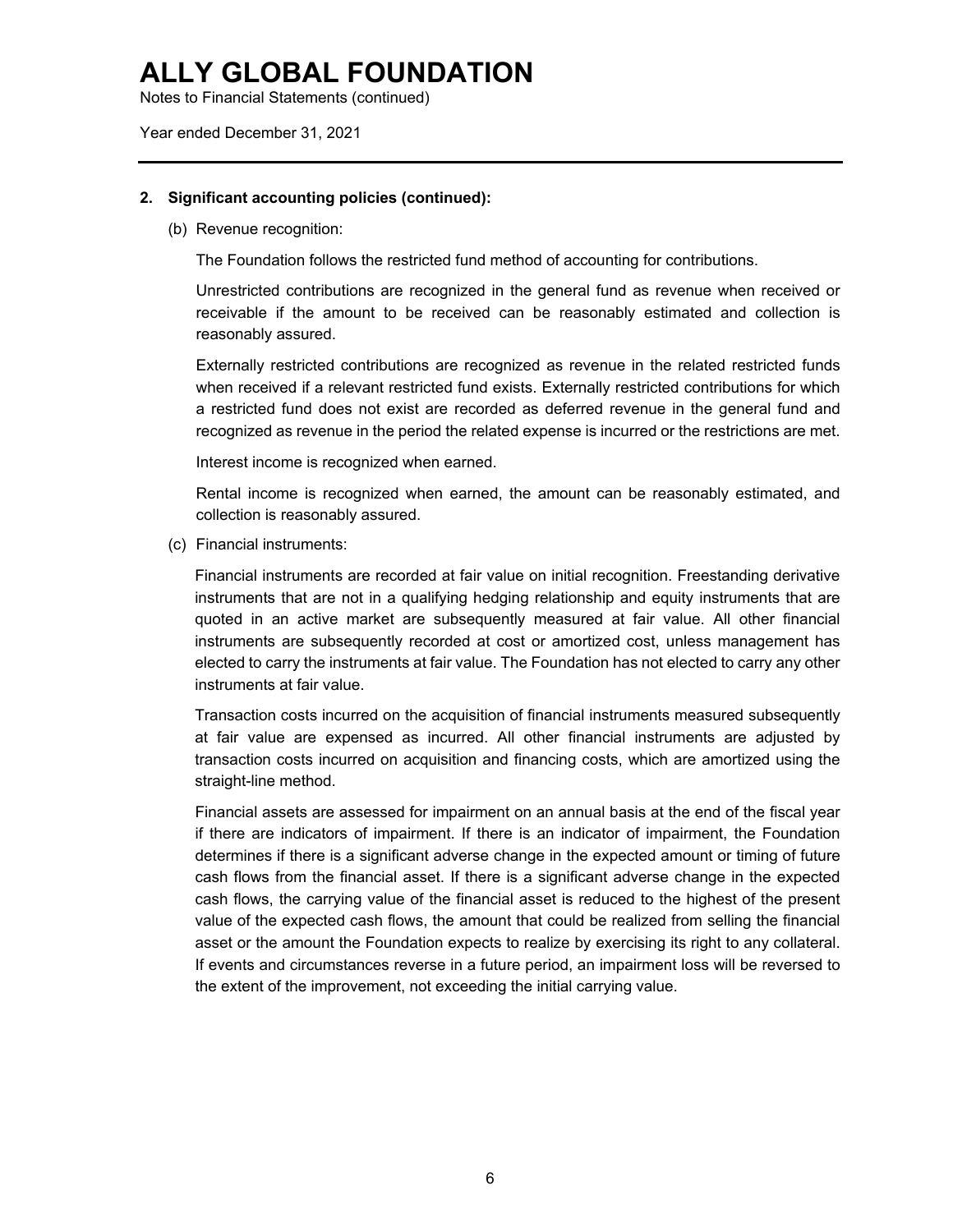Notes to Financial Statements (continued)

Year ended December 31, 2021

#### **2. Significant accounting policies (continued):**

(d) Allocation of expenses:

The Foundation incurs general management, marketing and administrative expenses that are common to the administration of the organization and each of its programs. Certain of these expenses are allocated based on an estimate of costs and services provided. General and administration expenses are included in the general fund.

(e) Inventory:

Inventory is valued at the lower of the original purchase price (or estimated fair value for donated goods) and replacement cost, and consists of promotional goods and supplies.

(f) Tangible capital assets:

Purchased tangible capital assets are stated at cost, less accumulated amortization. Amortization is provided over the useful life of the asset at the following annual rates using the described methods:

| Asset                         | <b>Basis</b>      | Rate       |
|-------------------------------|-------------------|------------|
| Computers and equipment       | Declining balance | 30%        |
| <b>Furniture and fixtures</b> | Declining balance | <b>20%</b> |
| Leasehold improvements        | Straight-line     | 5 years    |

Repairs and maintenance costs are charged to expense. Betterments which extend the estimated life of an asset are capitalized. Tangible capital assets are reviewed for impairment whenever events or changes in circumstances indicate that either the full or partial amount of the asset no longer has long term service potential to the Foundation. If such conditions exist, an impairment loss is measured at the amount by which either the full or partial carrying amount of the asset exceeds its fair value or replacement cost.

(g) Intangible asset:

The intangible asset is a film which was contributed to the Foundation in fiscal 2019, for awareness and prevention purposes. It has an indefinite useful life and was initially recognized and measured at fair value. The carrying amount of an intangible asset whose life is determined to be indefinite is tested for recoverability whenever events or changes in circumstances indicate that the carrying amount may exceed its fair value. An impairment loss is recognized when the asset's carrying amount exceeds its fair value. Impairment losses are not subsequently reversed. No impairment loss has been recognized for the year ended December 31, 2021.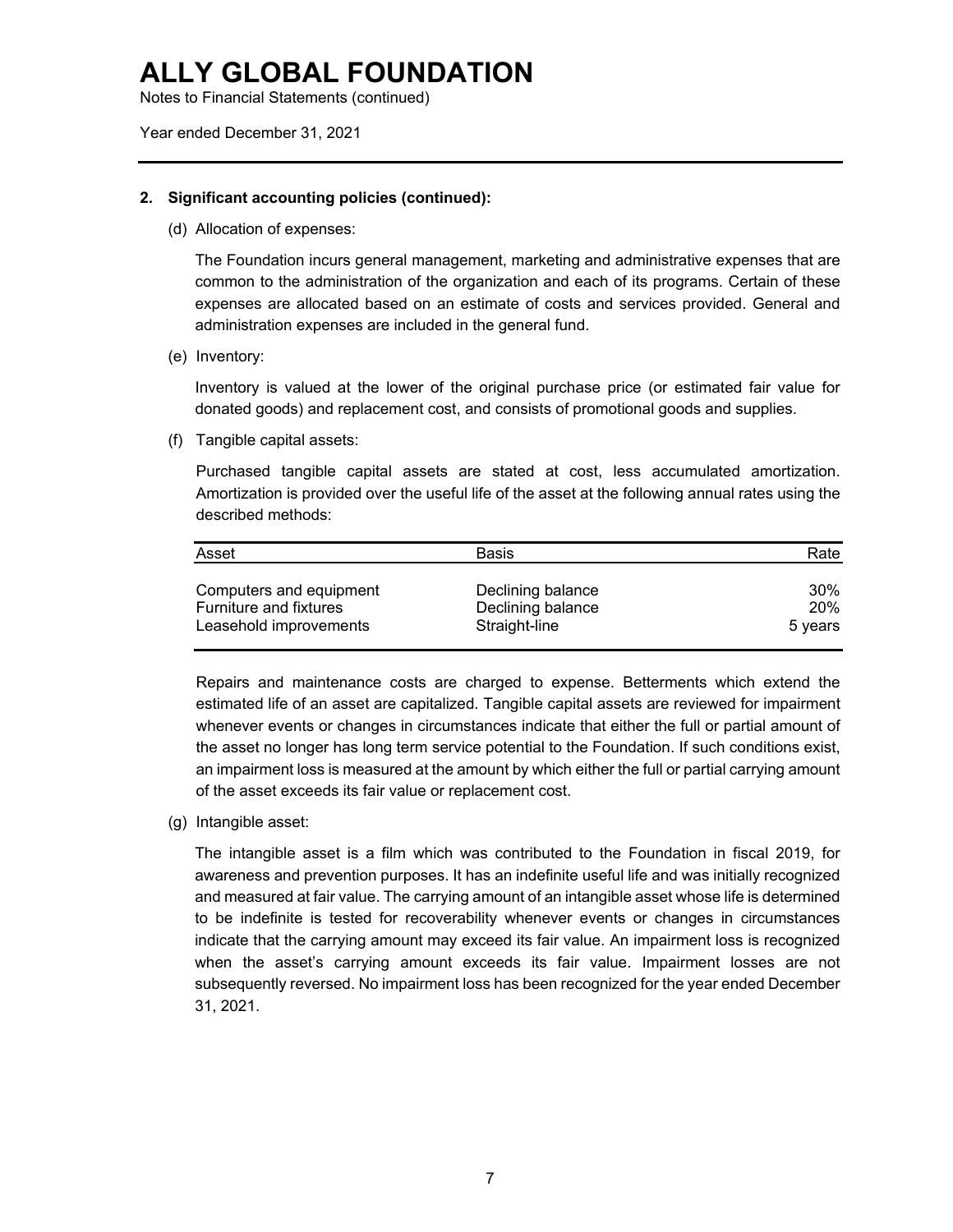Notes to Financial Statements (continued)

Year ended December 31, 2021

#### **2. Significant accounting policies (continued):**

(h) Measurement of uncertainty:

The preparation of financial statements requires management to make estimates and assumptions that affect the reported amounts of assets and liabilities and disclosure of contingent assets and liabilities at the date of the financial statements and the reported amounts of revenue and expenses during the reporting period.

Estimates are based on the best information available at the time of preparation of the financial statements and are reviewed annually to reflect new information as it becomes available. Actual results could differ from those estimates.

(i) Contributed materials and services:

Contributed materials are recorded at their fair market values where the amount is reasonably determinable, and the items would otherwise have been acquired.

A substantial number of volunteers contribute a significant amount of time to the Foundation each year. Because of the difficulty in determining their fair values, these contributed services are not recognized in the financial statements.

(j) Foreign currency translation:

Monetary assets and liabilities denominated in a foreign currency are adjusted at the balance sheet date to reflect the exchange rate in effect at that date. Revenues and expenses are translated at the exchange rates prevailing on the transaction date. Exchange gains and losses are included in the determination of excess of revenue over expenses for the period.

|                                                                                    | Cost                            |    | Accumulated<br>amortization | 2021<br>Net book<br>value      | 2020<br>Net book<br>value |
|------------------------------------------------------------------------------------|---------------------------------|----|-----------------------------|--------------------------------|---------------------------|
| Computers and equipment<br><b>Furniture and fixtures</b><br>Leasehold improvements | \$<br>15.307<br>3,036<br>79,517 | \$ | 7,061<br>659<br>7,952       | \$<br>8,246<br>2,377<br>71,565 | \$<br>12,422<br>2,773     |
|                                                                                    | \$<br>97.860                    | S  | 15,672                      | \$<br>82,188                   | \$<br>15,195              |

#### **3. Tangible capital assets:**

#### **4. Accounts payable and accrued liabilities:**

Included in accounts payable and accrued liabilities are government remittances payable of \$7,425 (2020 - \$1,854) which includes amounts payable for payroll taxes.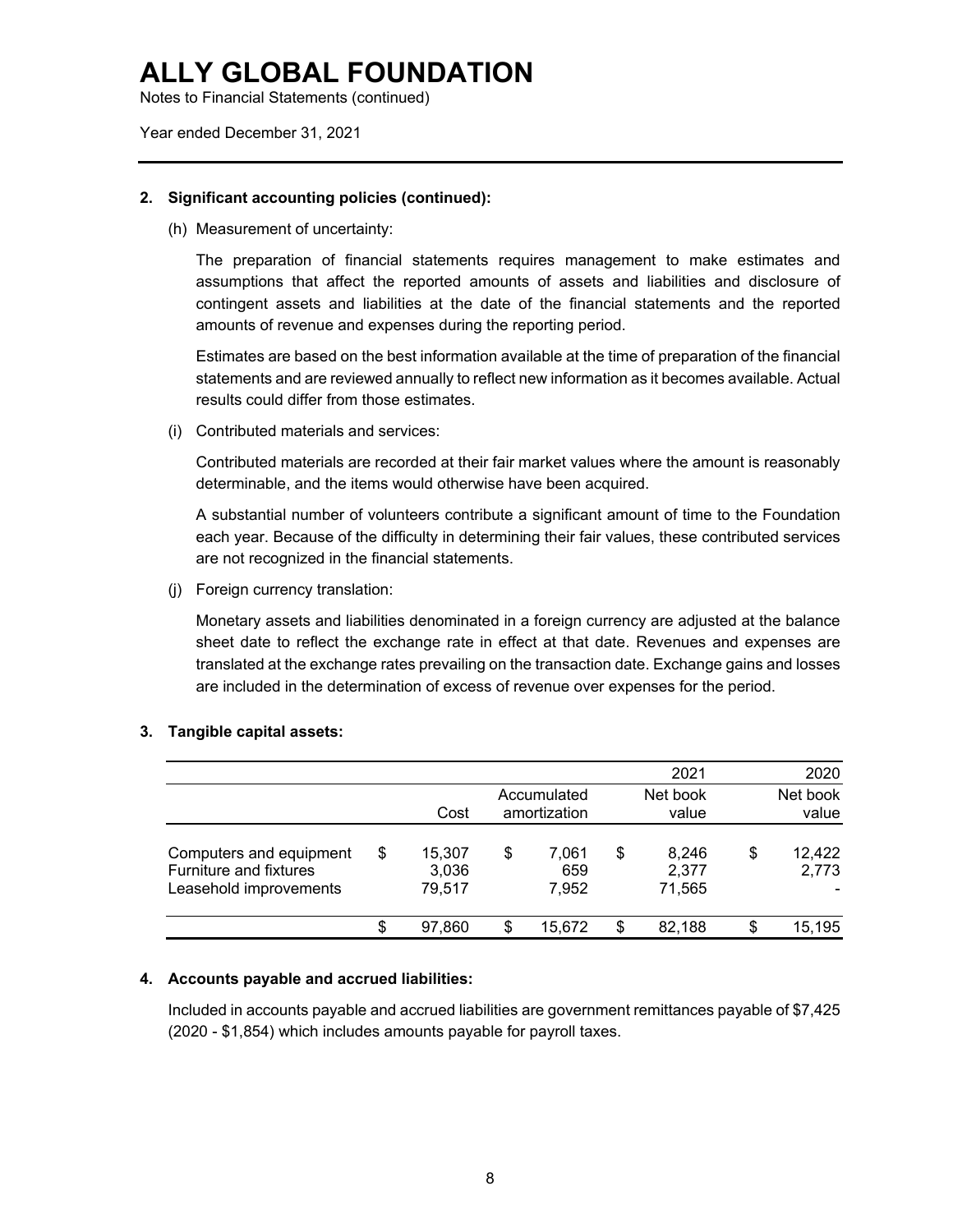Notes to Financial Statements (continued)

Year ended December 31, 2021

#### **5. Allocation of expenses:**

As described in the significant accounting policies, certain general and administrative expenses have been allocated to various programs.

General and administrative expenses have been allocated as follows:

|                                             |   | 2021             | 2020            |
|---------------------------------------------|---|------------------|-----------------|
| Education and awareness<br>Fund development | S | 99.543<br>42,518 | 56,159<br>6,307 |
| Overseas and general casework               |   | 238,518          | 70,245          |
|                                             |   | 380,579          | 132,711         |

#### **6. Commitments:**

The Foundation is committed to a lease on office space with remaining minimum lease payments as follows:

| 2022       | \$<br>129,850 |
|------------|---------------|
| 2023       | 140,700       |
| 2024       | 148,517       |
| 2025       | 153,988       |
| 2026       | 162,587       |
| Thereafter | 27,358        |

#### **7. Remuneration of employees and contractors:**

For the fiscal year ending December 31, 2021, the Foundation paid total remuneration of \$111,365 (2020 – nil) to one employee for services, for which the total annual remuneration was greater than \$75,000. No amounts were paid to members of the Board of Directors.

#### **8. Interfund transfers:**

During the year, the Foundation transferred nil (2020 - \$204,489) from the general fund to the restricted fund to fund certain restricted projects and \$79,106 (2020 - \$15,954) from the general fund to the capital asset fund for the acquisition of tangible capital assets.